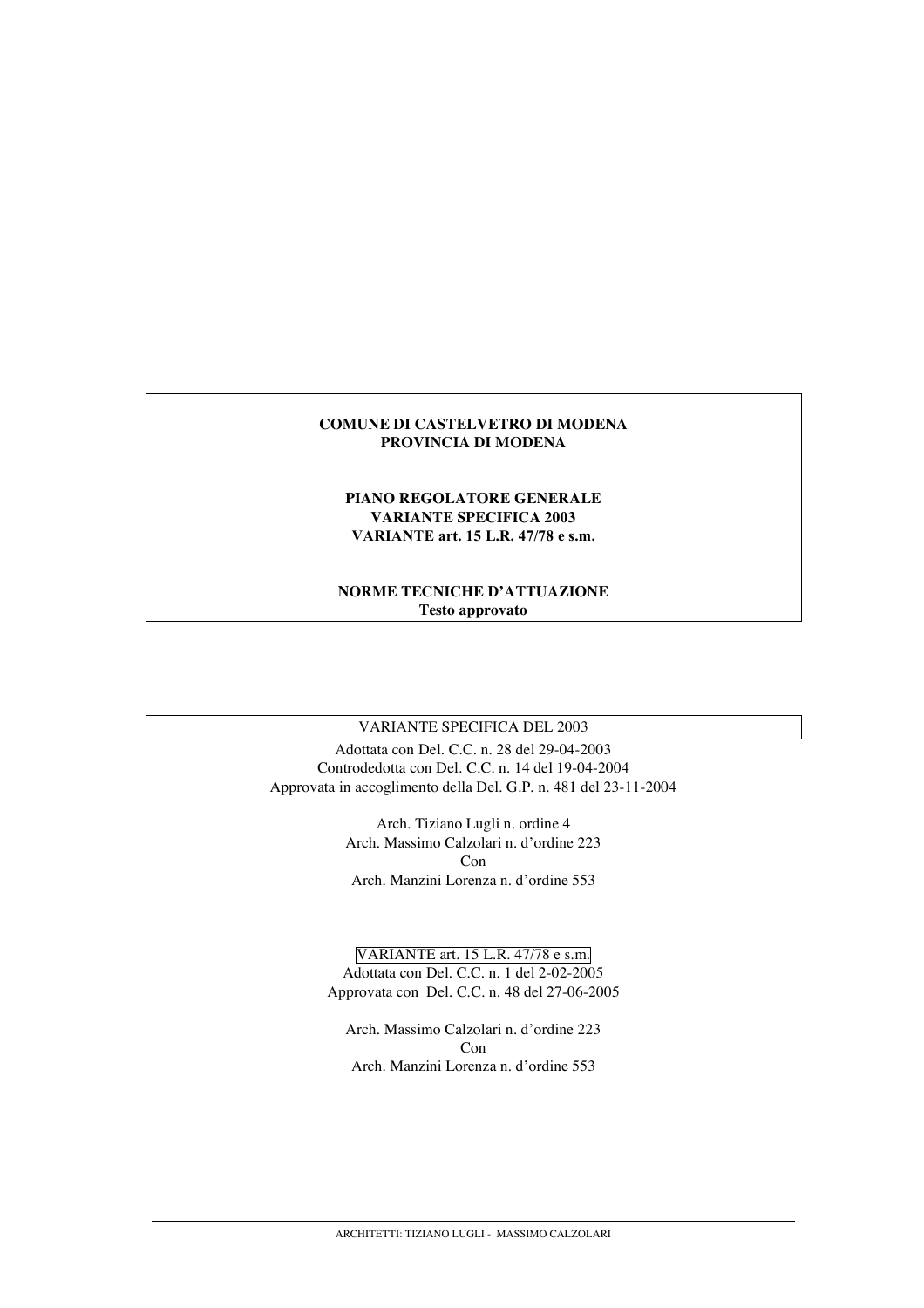## **INDICE**

| ART. 8 * ELEMENTI COSTITUTIVI DEGLI STRUMENTI URBANISTICI ATTUATIVI  14                     |  |
|---------------------------------------------------------------------------------------------|--|
|                                                                                             |  |
|                                                                                             |  |
| ART. 11 * CONDIZIONI PER LE TRASFORMAZIONI EDILIZIE DISCIPLINATE DAL P.R.G.  19             |  |
|                                                                                             |  |
|                                                                                             |  |
|                                                                                             |  |
|                                                                                             |  |
|                                                                                             |  |
|                                                                                             |  |
|                                                                                             |  |
|                                                                                             |  |
|                                                                                             |  |
|                                                                                             |  |
| ART. 22 * X.1. RECUPERO, RISANAMENTO E VALORIZZAZIONE DELLE AREE LIBERE28                   |  |
|                                                                                             |  |
| ART. 24 * R.4.1. - R.4.2. MODIFICA DI DESTINAZIONE D'USO CON E SENZA OPERE.  28             |  |
| ART. 25 * S.1. SUDDIVISIONE DI UN'UNITÀ PREESISTENTE IN PIÙ UNITÀ IMMOBILIARI, CON O SENZA  |  |
|                                                                                             |  |
|                                                                                             |  |
|                                                                                             |  |
| ART. 28 * INTERVENTI SOGGETTI A DENUNCIA D'INIZIO ATTIVITÀ OBBLIGATORIA. 30                 |  |
|                                                                                             |  |
|                                                                                             |  |
|                                                                                             |  |
|                                                                                             |  |
|                                                                                             |  |
|                                                                                             |  |
|                                                                                             |  |
|                                                                                             |  |
|                                                                                             |  |
| ART. 36 * AREE ED OPERE D'URBANIZZAZIONE SECONDARIA E STANDARD URBANISTICI. 53              |  |
|                                                                                             |  |
|                                                                                             |  |
| ART. 38 * LIMITE DI TUTELA DEI CORPI IDRICI SUPERFICIALI E SOTTERRANEI NEGLI AMBITI ESTERNI |  |
|                                                                                             |  |
|                                                                                             |  |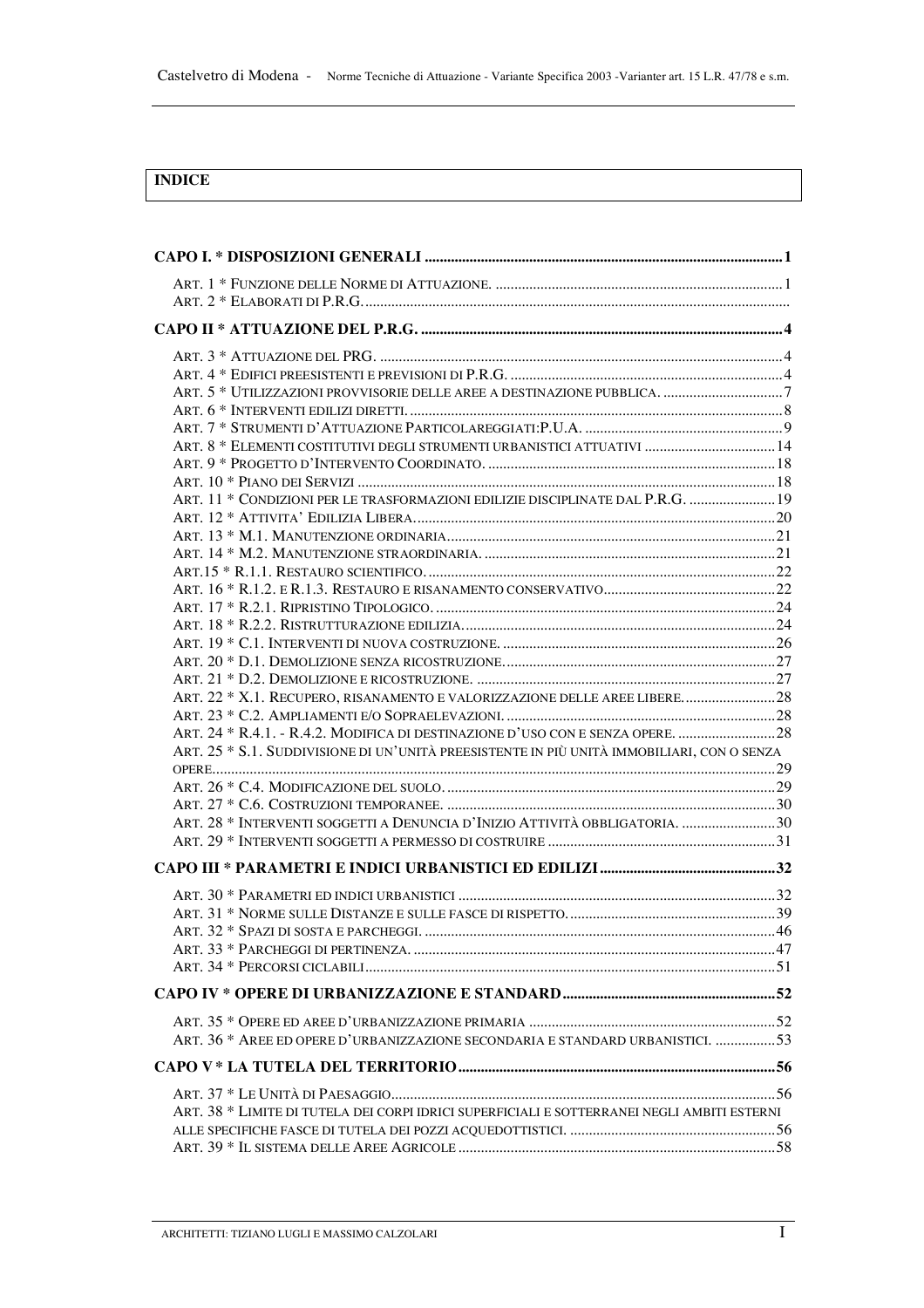| ART. 40 * ZONE DI PARTICOLARE INTERESSE PAESAGGISTICA AMBIENTA-                         |     |
|-----------------------------------------------------------------------------------------|-----|
|                                                                                         |     |
| ART. 42 * ZONE DI TUTELA DEI CARATTERI AMBIENTALI DI LAGHI, BACINI E CORSI D'ACQUA 62   |     |
| ART. 43 * GLI INVASI DEI CORSI D'ACQUA INCLUSI ENTRO LA FASCIA A DEL P.A.I 65           |     |
| ART. 44 * AMBITI INCLUSI ENTRO LA FASCIA D'ESONDAZIONE "B" DEL P.A.I.  67               |     |
|                                                                                         |     |
| ART. 46 * SISTEMA FORESTALE E BOSCHIVO ESISTENTE E PREVISIONI DI RIMBOSCHIMENTO 69      |     |
|                                                                                         |     |
|                                                                                         |     |
|                                                                                         |     |
|                                                                                         |     |
|                                                                                         |     |
|                                                                                         |     |
|                                                                                         |     |
|                                                                                         |     |
| ART. 55 * PROGRAMMA DI RIQUALIFICAZIONE DEL PAESAGGIO AGRARIO COLLINARE.  81            |     |
|                                                                                         |     |
|                                                                                         |     |
|                                                                                         |     |
|                                                                                         |     |
|                                                                                         |     |
|                                                                                         |     |
|                                                                                         |     |
| ART. 62 * ZONE TERRITORIALI OMOGENEE TIPO B (RESIDENZIALI INSEDIATE)  93                |     |
| ART. 63 * ZONE TERRITORIALI OMOGENEE TIPO C (NUOVI INSEDIAMEN-                          |     |
|                                                                                         |     |
|                                                                                         |     |
|                                                                                         |     |
| ART. 66 * ZONE TERRITORIALI OMOGENEE TIPO D1 (INSEDIAMENTI ESISTENTI)  109              |     |
| ART. 67 * ZONE TERRITORIALI OMOGENEE DI TIPO D2 (NUOVI INSEDIAMENTI)                    |     |
| 107                                                                                     |     |
| ART. 68 * ZONE OMOGENEE D3 PER L'INSEDIAMENTO DI STRUTTURE RICETTIVE.  114              |     |
| ART. 69 * ZONE OMOGENEE D4 PER L'INSEDIAMENTO DI FUNZIONI DIREZIONALI-TERZIARIE. 116    |     |
|                                                                                         |     |
|                                                                                         |     |
| ART. 71 * GENERALITÀ.                                                                   | 120 |
| ART. 72 * ZONE AGRICOLE DI PARTICOLARE INTERESSE PAESAGGISTICO AMBIENTALE (E1-UP1). 122 |     |
|                                                                                         |     |
|                                                                                         |     |
|                                                                                         |     |
|                                                                                         |     |
|                                                                                         |     |
| ART. 78 * EDIFICI DI TIPO INCONGRUO SOTTO IL PROFILO PAESAGGISTICO  140                 |     |
|                                                                                         |     |
|                                                                                         |     |
|                                                                                         |     |
|                                                                                         |     |
|                                                                                         |     |
| RELAZIONE GEOLOGICA INERENTE LA VARIANTE PARZIALE 2003 AL P.R.G. 146                    |     |
| 1. METODOLOGIA ADOTTATA PER LE CARATTERISTICHE DI TRASFORMAZIONE  147                   |     |
|                                                                                         |     |
|                                                                                         |     |
|                                                                                         |     |